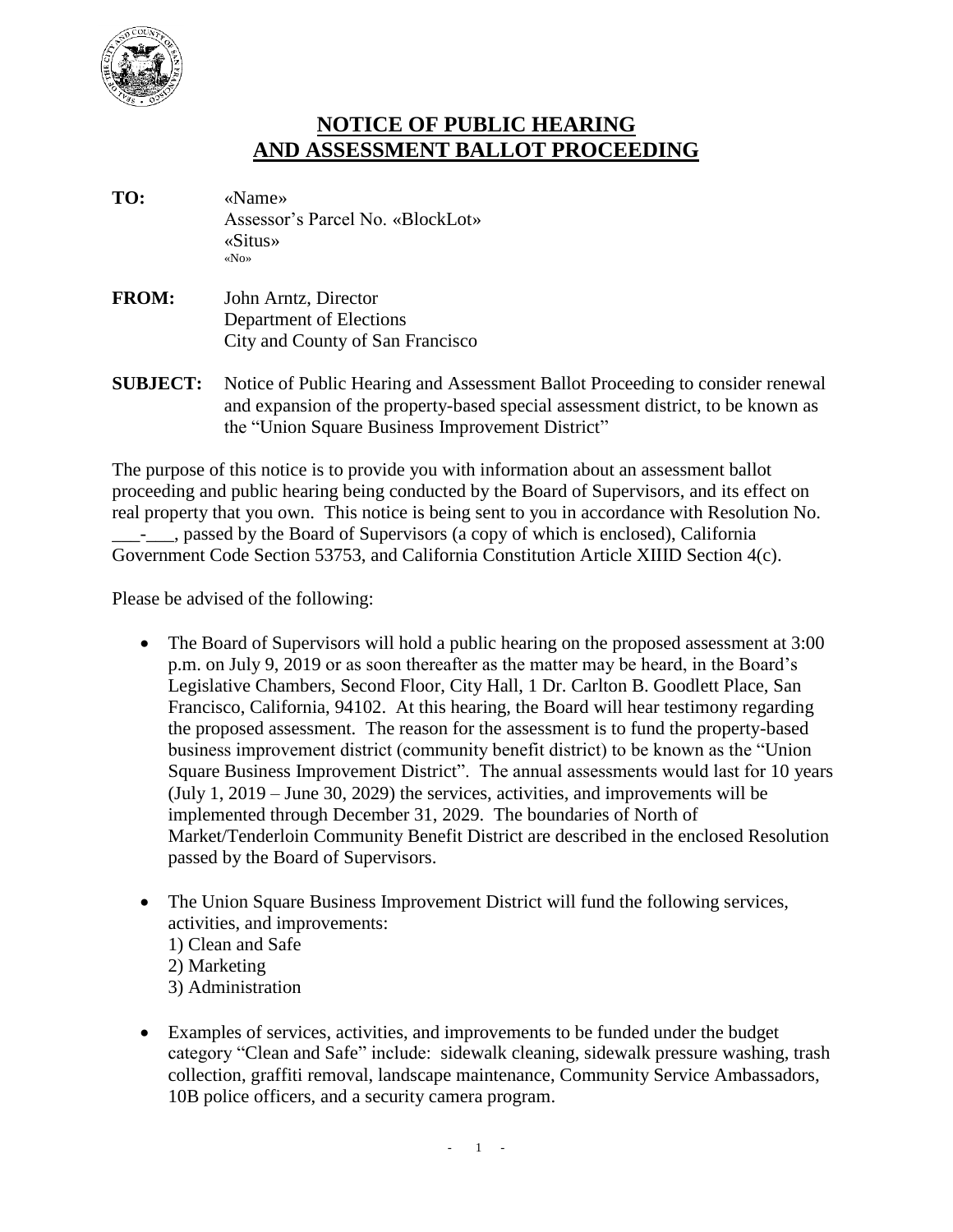

- Examples of services, activities, and improvements to be funded under the budget category "Marketing" include: destination marketing, wayfinding and district signage, branding, public space activations, media relations, website, streetscape improvements, advocacy, and district stakeholder outreach.
- Examples of services, activities, and improvements to be funded under the budget category "Administration" include: a professional staff to properly manage programs, communicate with stakeholders, to provide leadership, and represent the community with one clear voice. Also included are office expenses, professional services, organizational expenses such as insurance, the cost to conduct a yearly financial review, and other services related to organizational activities.

The proposed fiscal year 2019-2020 assessment for your parcel is «Voter\_Proportional».

The duration of the assessment district is 10 ½ years, the authority to levy assessments on your property would be ten (10) years (July 1, 2019 – June 30, 2029) with services to be implemented January 1, 2019 through December 31, 2029. Union Square Business Improvement District assessment will appear as a separate line item on the property tax bill. The final assessment would be collected on your property tax bill for fiscal year 2028-2029. The City will directly bill any Assessor's Parcels which do not regularly receive a property tax bill from the City. The amount of the annual assessment for years 2 through 10 would be subject to annual adjustment by an amount not to exceed the change in the Consumer Price Index for All Urban Consumers in the San Francisco-Oakland-San Jose Consolidated Metropolitan Statistical Area or 5%, whichever is greater. The amount of your assessment could also be reduced in a subsequent fiscal year if the amount collected during the prior fiscal year exceeded the costs incurred of providing authorized services in the district. In such a case, your assessment for the subsequent year would be reduced by the share of the excess funds collected that is allocable to your property.

The maximum amount chargeable to the entire assessment district would be a maximum of \$6,036,110.88 in the first year. The maximum amount assessed to the entire assessment district over the life of the district (*assuming an annual CPI adjustment of 5% in years 2 through 15*) would be a maximum of \$9,363,989.12. The maximum amount assessed to the entire assessment district for each of the fifteen fiscal years is set forth in the following table.

## TOTAL MAXIMUM AMOUNT OF ASSESSMENTS ON ALL PARCELS INCLUDED IN THE PROPOSED DISTRICT FOR EACH FISCAL YEAR, ASSUMING AN ANNUAL CPI INCREASE OF 4% IN YEARS 2 THROUGH 15 ONLY. ASSESSMENT RATES MAY INCREASE MORE THAN 4% IF THE CPI ANNUAL INCREASE IS MORE THAN 4%.

| <b>FISCAL YEAR</b> | <b>MAXIMUM ANNUAL</b> |  |
|--------------------|-----------------------|--|
|                    | <b>ASSESSMENT</b>     |  |
| FY 2019-2020       | \$6,036,110.88        |  |
|                    |                       |  |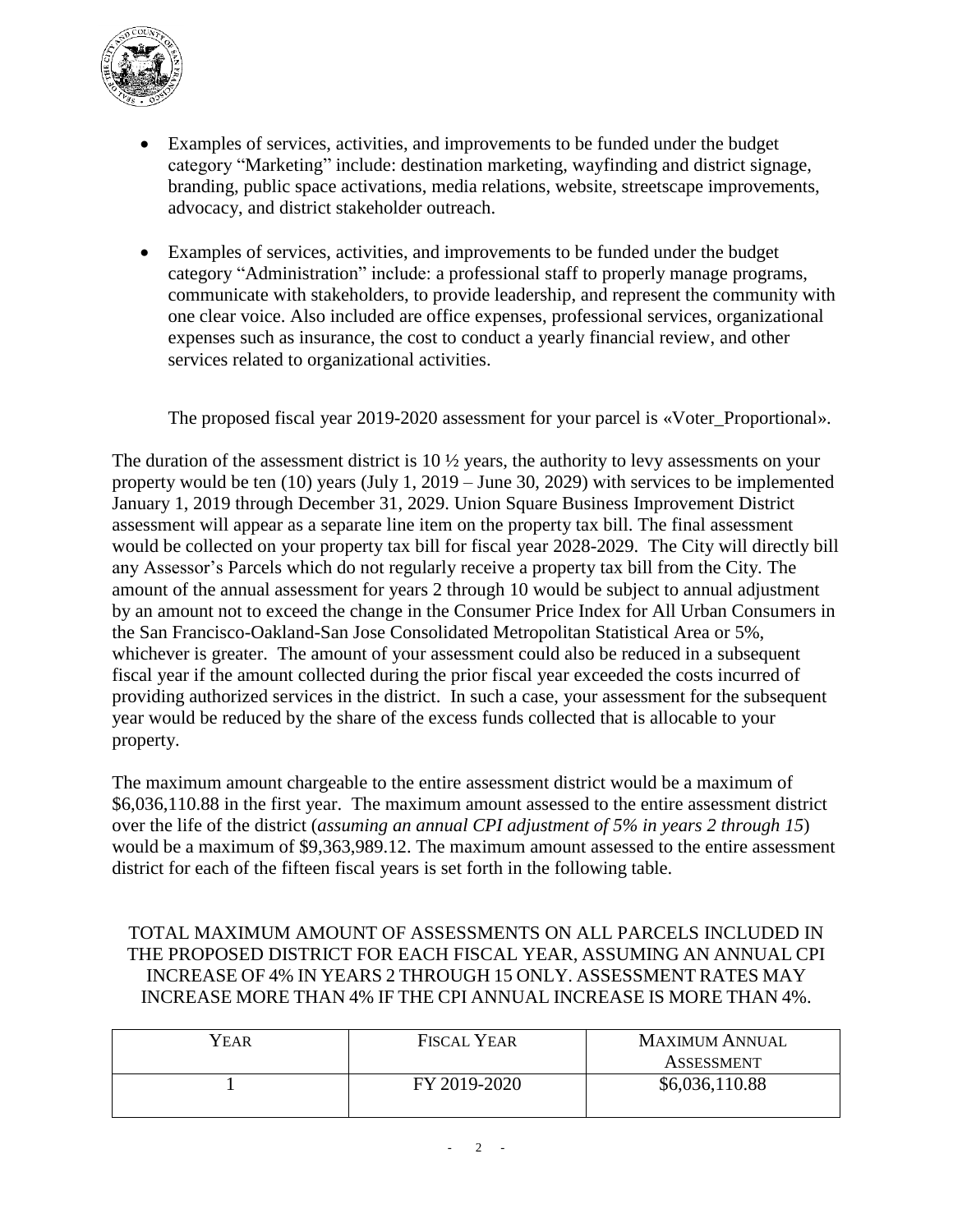

| $\overline{2}$ | FY 2020-2021 | \$6,337,916.42 |
|----------------|--------------|----------------|
| 3              | FY 2021-2022 | \$6,654,812.25 |
| 4              | FY 2022-2023 | \$6,987,552.86 |
| 5              | FY 2023-2024 | \$7,336,930.50 |
| 6              | FY 2024-2025 | \$7,703,777.03 |
| 7              | FY 2025-2026 | \$8,088,965.88 |
| 8              | FY 2026-2027 | \$8,493,414.17 |
| 9              | FY 2027-2028 | \$8,918,084.88 |
| 10             | FY 2028-2029 | \$9,363,989.12 |

The first year annual assessment rate for each parcel is calculated at:

Step 1) Calculate Lot Factor

Parcel Lot Square Footage (SF) / District Average Lot SF (4,104.43 sf) **= Parcel Lot Factor**

Step 2) Calculate Building Factor

Parcel Building SF / District Average Building SF (27,913.67 sf) = **Parcel Building Factor**

Step 3) Calculate Footage Factor

Parcel's Linear Frontage in Feet / District's Average Linear Frontage in Feet (66.39 feet) = **Parcel's Frontage Factor**

Step 4) Determine Land Use Benefit Points

| Land Use Type          | Aesthetic<br><b>Benefit Points</b> | <b>Safety Benefit</b><br>Points | Economic<br><b>Benefit Points</b> | <b>Total Land</b><br><b>Use Benefit</b> |
|------------------------|------------------------------------|---------------------------------|-----------------------------------|-----------------------------------------|
|                        |                                    |                                 |                                   | <b>Points</b>                           |
| Non-Residential        | 1.00                               | 1.00                            | 2.00                              | 4.00                                    |
| Property               |                                    |                                 |                                   |                                         |
| Apartment              | 1.00                               | 1.00                            | 1.00                              | 3.00                                    |
| Property               |                                    |                                 |                                   |                                         |
| Condominium            | 1.00                               | 1.00                            | 0.00                              | 2.00                                    |
| Property               |                                    |                                 |                                   |                                         |
| <b>Public Property</b> | 1.00                               | 1.00                            | 0.00                              | 2.00                                    |

Step 5) Determine Zone Factor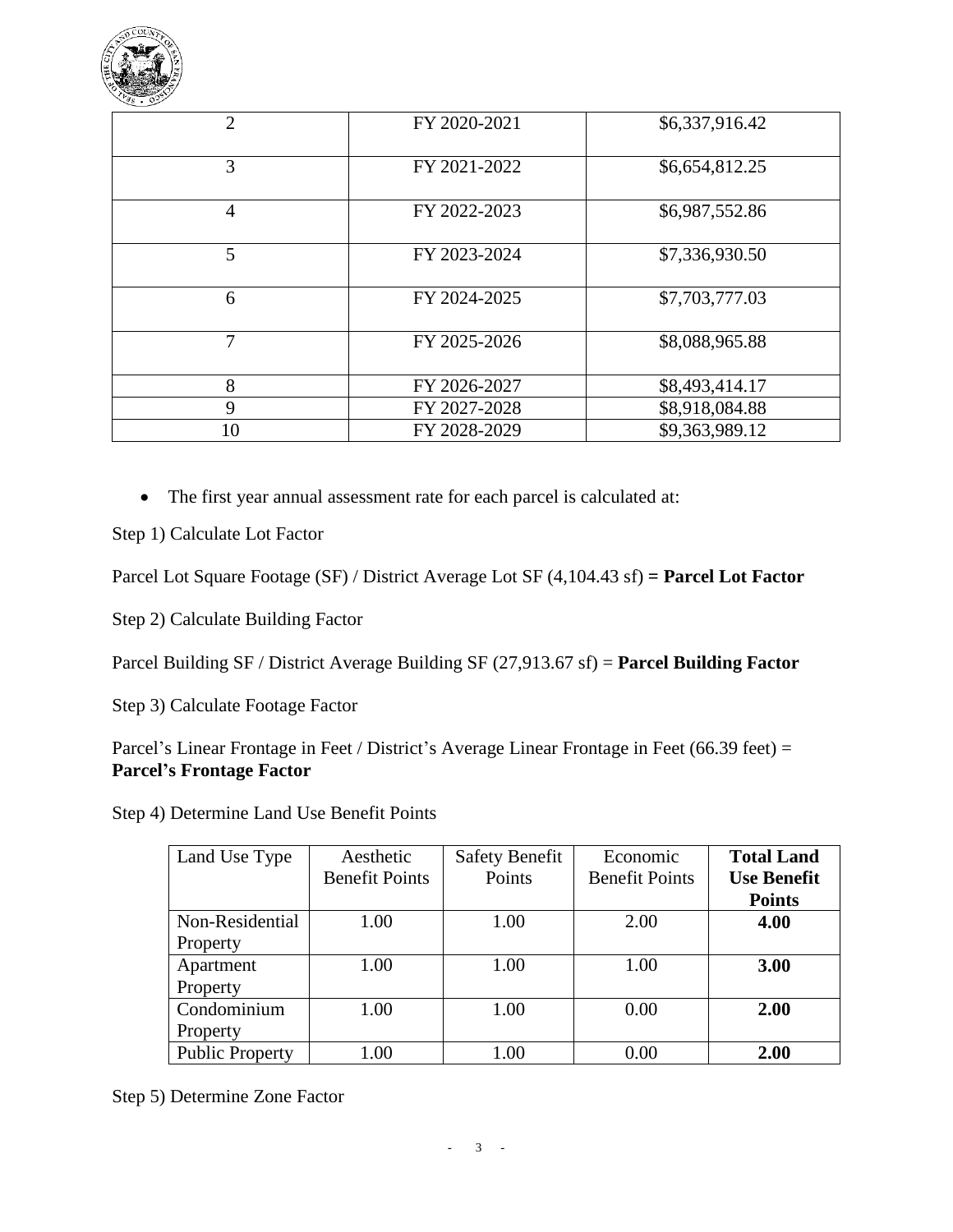

| Zone Type | <b>Zone Factor Points</b> |
|-----------|---------------------------|
| Zone 1    | 1.25                      |
| Zone 2    | $1.00\,$                  |

Step 6) Add Lot Factor + Building Factor + Footage Factor

Step 7) Multiply result of Step 6 by Land Use Benefit Points

Step 8) Multiply result of Step 7 by Zone Factor to determine Special Benefit Points

Step 8) Multiply Parcel Special Benefit Points by \$358.95 to determine assessment

In accordance with Section 67.7-1 of the San Francisco Administrative Code, persons who are unable to attend the hearing on this matter may submit written comments to the City prior to the time the hearing begins. These comments will be made a part of the official public record in this matter, and shall be brought to the attention of the Board of Supervisors. Written comments should be addressed to Angela Calvillo, Clerk of the Board, San Francisco Board of Supervisors, Room 244, City Hall, 1 Dr. Carlton B. Goodlett Place, San Francisco, California, 94102.

## **ASSESSMENT BALLOT PROCEDURES**

Enclosed with this notice, you will find an assessment ballot. Please follow the directions on the assessment ballot to express your view on the proposed assessment. The following is a summary of the procedures governing the return and tabulation of ballots. More detailed information concerning the ballot procedures is set forth in the enclosed "Procedures for the Completion, Return and Tabulation of Ballots," which is also available on the City's website at **www.sfelections.org**.

- 1. You may mail or deliver your ballot to the Director of Elections at the Post Office Box location shown on the ballot, or submit the ballot in person at the Department of Elections, located at City Hall Room 48.
- 2. Ballots may be sent or delivered to the Director of Elections at any time, but MUST be received by the Director of Elections not later than the conclusion of the public input portion of the public hearing on July 9, 2019 in the Board's Legislative Chambers, Second Floor, City Hall, 1 Dr. Carlton B. Goodlett Place, San Francisco, California, 94102, scheduled to commence at 3 p.m. or as soon thereafter as the matter may be heard. Depending on the nature and extent of public testimony, the public input portion of the hearing may not be concluded on that date, but may instead be continued to a later date. At any time prior to the conclusion of the public input portion of the hearing, you may withdraw your ballot and submit a new or changed ballot in place of the ballot previously submitted. If the public input portion of the hearing is continued to a later date, the deadline for submission of ballots will likewise be extended until the close of public input on that date.
- 3. The Director of Elections will pick up mailed ballots at 12 o'clock noon from the designated Department of Elections Post Office box on the date scheduled for the public hearing. To ensure that mailed ballots are received by the Director of Elections prior to